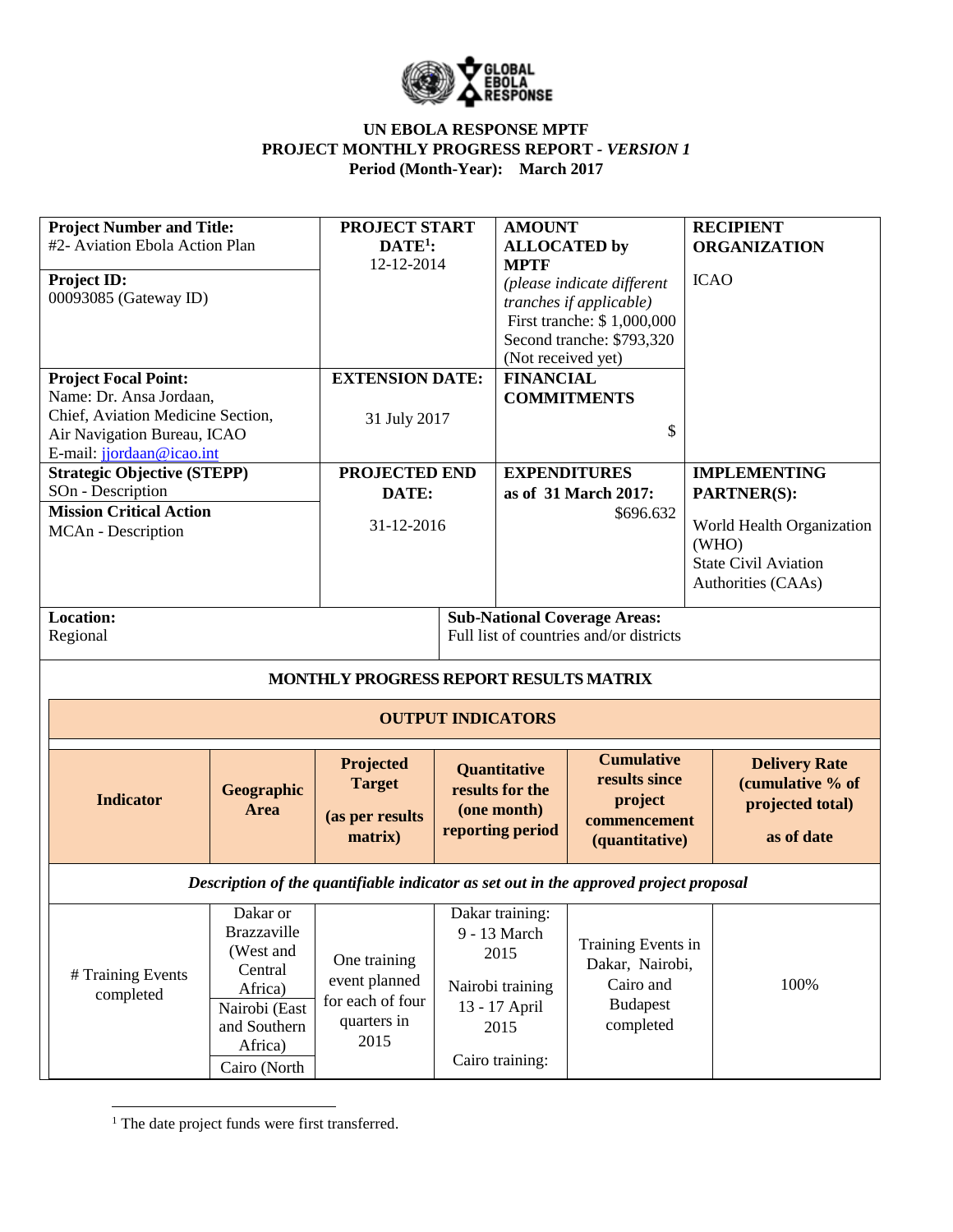

|                                                    | Africa and<br>Middle East)                                                                                                                                                                                             |                                                                                             | 29 February $-3$<br>March 2016                                                                                                                             |                                                                                                             |      |
|----------------------------------------------------|------------------------------------------------------------------------------------------------------------------------------------------------------------------------------------------------------------------------|---------------------------------------------------------------------------------------------|------------------------------------------------------------------------------------------------------------------------------------------------------------|-------------------------------------------------------------------------------------------------------------|------|
|                                                    | Paris or<br>Copenhagen<br>(European<br>States)                                                                                                                                                                         |                                                                                             | <b>Budapest</b><br>training:<br>10 - 14 October<br>2016                                                                                                    |                                                                                                             |      |
| # Training Events<br>completed                     | Cairo or<br>Doha                                                                                                                                                                                                       | One training<br>event planned<br>for North<br>Africa/ Middle<br>East and one<br>planned for | Sudan regional<br>meeting training<br>$20 - 22$ Feb $2017$                                                                                                 | Training in Sudan<br>completed.<br>Additional training<br>planned for July in<br>Zambia<br>Planned for July | 33%  |
|                                                    | Europe                                                                                                                                                                                                                 | Europe                                                                                      | Planned for July                                                                                                                                           | 2017                                                                                                        |      |
|                                                    | Guinea<br>Bissau, Cote<br>d'Ivoire                                                                                                                                                                                     | 2 States visits<br>Last quarter<br>2014                                                     | Completed<br>(funded by non-<br>MPTF sources)<br>Guinea Bissau,<br>Cote d'Ivoire                                                                           | 2 State visits<br>completed                                                                                 | 100% |
|                                                    | <b>Burkina</b><br>Faso, Mali                                                                                                                                                                                           | 2 States visits<br>$1st$ quarter<br>2015                                                    | Completed<br>Burkina Faso,<br>Mali                                                                                                                         | 2 State visits<br>completed                                                                                 | 100% |
| # of State and Airport<br><b>Assistance Visits</b> | Guinea<br>Liberia<br>Sierra Leone<br>Nigeria<br>Senegal<br>Benin<br>Cameroon<br>Central<br>African<br>Republic<br>Democratic<br>Republic of<br>Congo,<br>Ethiopia,<br>Gambia,<br>Ghana,<br>Mauritania,<br>South Sudan, | 16 States visits<br>Initial<br>2015 & 2016                                                  | Guinea,<br>Liberia<br>Sierra Leone<br>Nigeria<br>Benin<br>Ghana<br>Togo<br>Gambia<br>Mauritania<br>Democratic<br>Republic of<br>Congo<br>Cameroon<br>Niger | 13 Initial State<br>visits completed                                                                        | 81%  |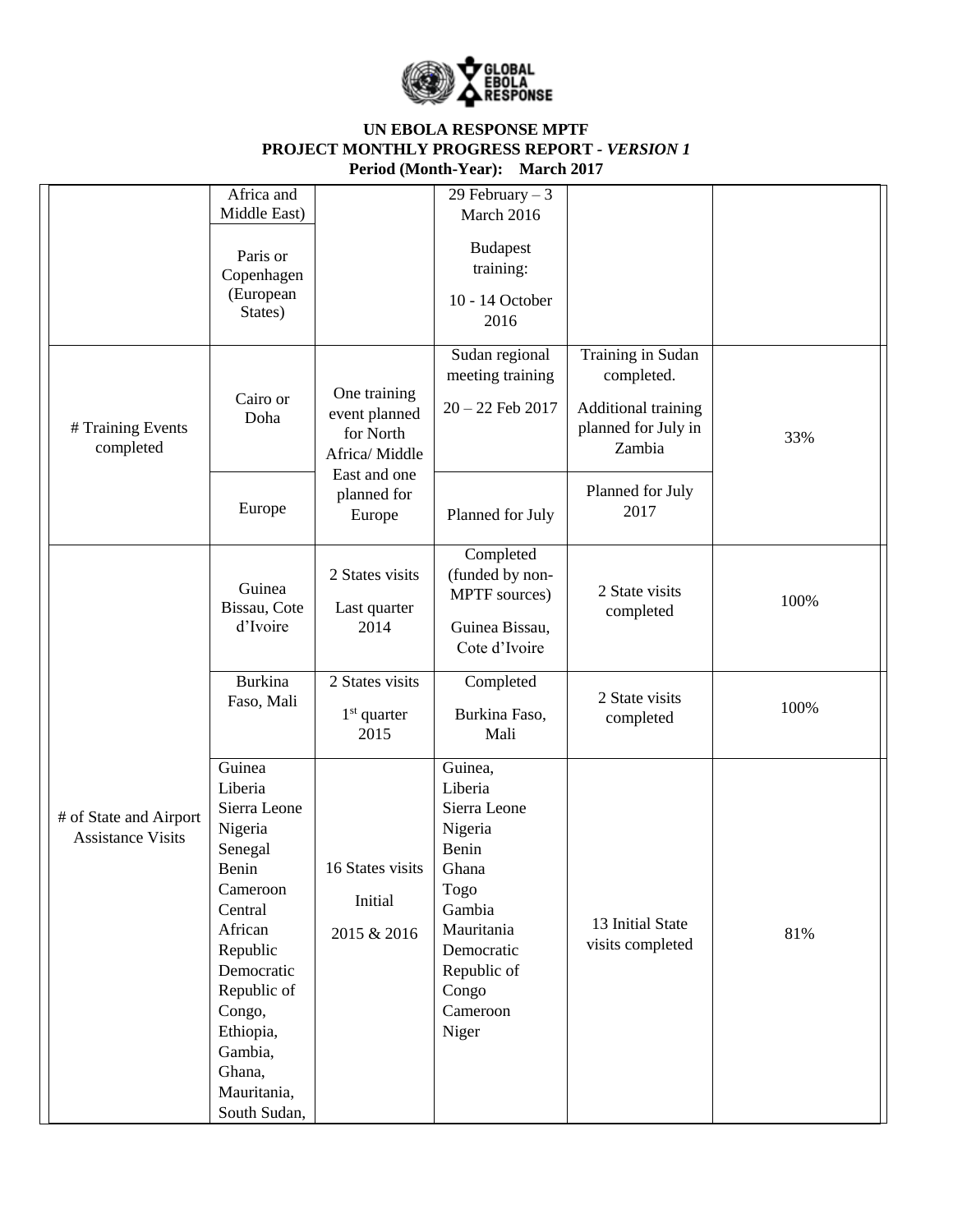

| Niger and<br>Togo                                               |                                             |                                                                  |                                                                                                                                                                                                                                                                                                                                                    |     |
|-----------------------------------------------------------------|---------------------------------------------|------------------------------------------------------------------|----------------------------------------------------------------------------------------------------------------------------------------------------------------------------------------------------------------------------------------------------------------------------------------------------------------------------------------------------|-----|
| Guinea<br>Liberia<br>Sierra Leone<br>Mali<br>Nigeria<br>Senegal | 6 States visits<br>Follow up<br>2016 & 2017 | Planned for 2nd<br>quarter 2017                                  | No follow-up visits<br>completed                                                                                                                                                                                                                                                                                                                   | 0%  |
| France, UK,<br>Belgium<br>Kenya,<br>Morocco,<br>UAE,<br>Turkey  | 7 States visits<br>(Postponed to<br>2017)   | Planned for when<br><b>African States</b><br>completed           | One visit was<br>conducted to<br>Atlanta airport,<br>US, that received a<br>number of Ebola<br>patients during the<br>Ebola outbreak.<br>An Assistance<br>Visit has been<br>confirmed to<br>Rwanda for early<br>2017, but the state<br>has requested a<br>postponement.<br>A visit is planned<br>for Kenya during<br>the second quarter<br>of 2017 | 14% |
|                                                                 |                                             |                                                                  |                                                                                                                                                                                                                                                                                                                                                    |     |
|                                                                 |                                             | <b>EFFECT INDICATORS</b> (if available for the reporting period) |                                                                                                                                                                                                                                                                                                                                                    |     |
|                                                                 |                                             |                                                                  |                                                                                                                                                                                                                                                                                                                                                    |     |

### **NARRATIVE**

**Situation Update** (*please describe critical changes, if any, in the situation that affect the project (1-2 paragraphs*))

- The Middle East regional meeting was hosted in Khartoum, Sudan from  $20 22$  February 2017. It was well attended by representatives from 8 African States (Angola, Benin, Tanzania, Rwanda, Jordan, Kenya, Namibia and Sudan. The meeting was conducted with support from the WHO regional office and the WHO national office from Sudan.
- A one day training session was held on the coordination and implementation of public health emergency preparedness in the aviation sector during the Sudan meeting. Participants were also informed of the progress on the CAPSCA on-line training project for Technical Advisors, which was well received. A recommendation was made to expand this initiative through the appointment of regional and national centers to provide further training to all